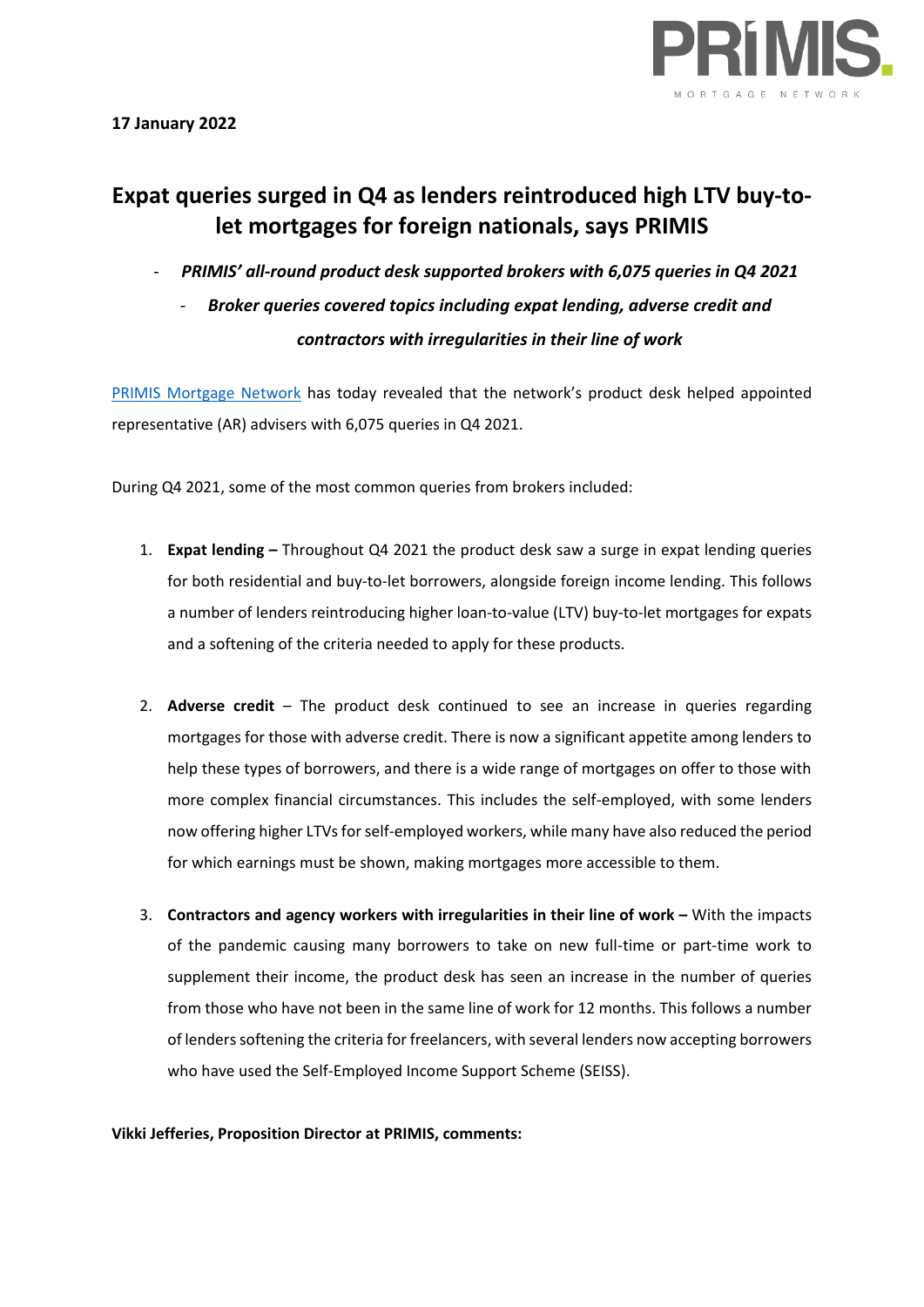

*"These figures highlight the continued success of our product desk in supporting brokers to best assist clients with a range of mortgage needs. Demand in the mortgage market clearly remains strong, with Q4 being one of the busiest periods throughout 2021, and we are pleased to see that brokers continue to see the value in the support we offer.*

*"Lenders have regained confidence as they introduce more options for borrowers with complex circumstances, such as adverse credit. For brokers, access to this broader range of mortgages could be critical to helping them support these customers to find a good deal, particularly with the recent rise in interest rates, and the possibility of further increases throughout 2022.* 

*"Working together with the right network can empower brokers by giving them access to the most suitable and affordable products that meet their clients' needs, and we look forward to continuing to provide our invaluable support to our brokers as we enter 2022."*

The product desk support works in tandem with PRIMIS' newly launched 'Virtual Experts' page, which features vodcasts, blogs and newsletters on key industry issues to provide brokers with on-demand information and guidance.

#### **-ENDS-**

For further information please contact: Name: Dan Edwards Telephone: +44 (0)7492062571 E-mail: [d.edwards@rostrum.agency](mailto:d.edwards@rostrum.agency)

## **Notes to Editors**

\*PRIMIS' product desk is home to over 70 years of financial services experience and assists brokers nationwide with a variety of requests regarding mortgages, protection, general insurance (GI), and digital systems. Whilst networks and clubs typically have a mortgage helpdesk, PRIMIS' product desk provides advisers with access to unrivalled expertise in all key areas of the market – making it the first of its kind in the industry.

PRIMIS' product desk team addresses the majority of queries from advisers within three to four hours and is currently operating an email and call back only service until staff reoccupy offices over the coming weeks.